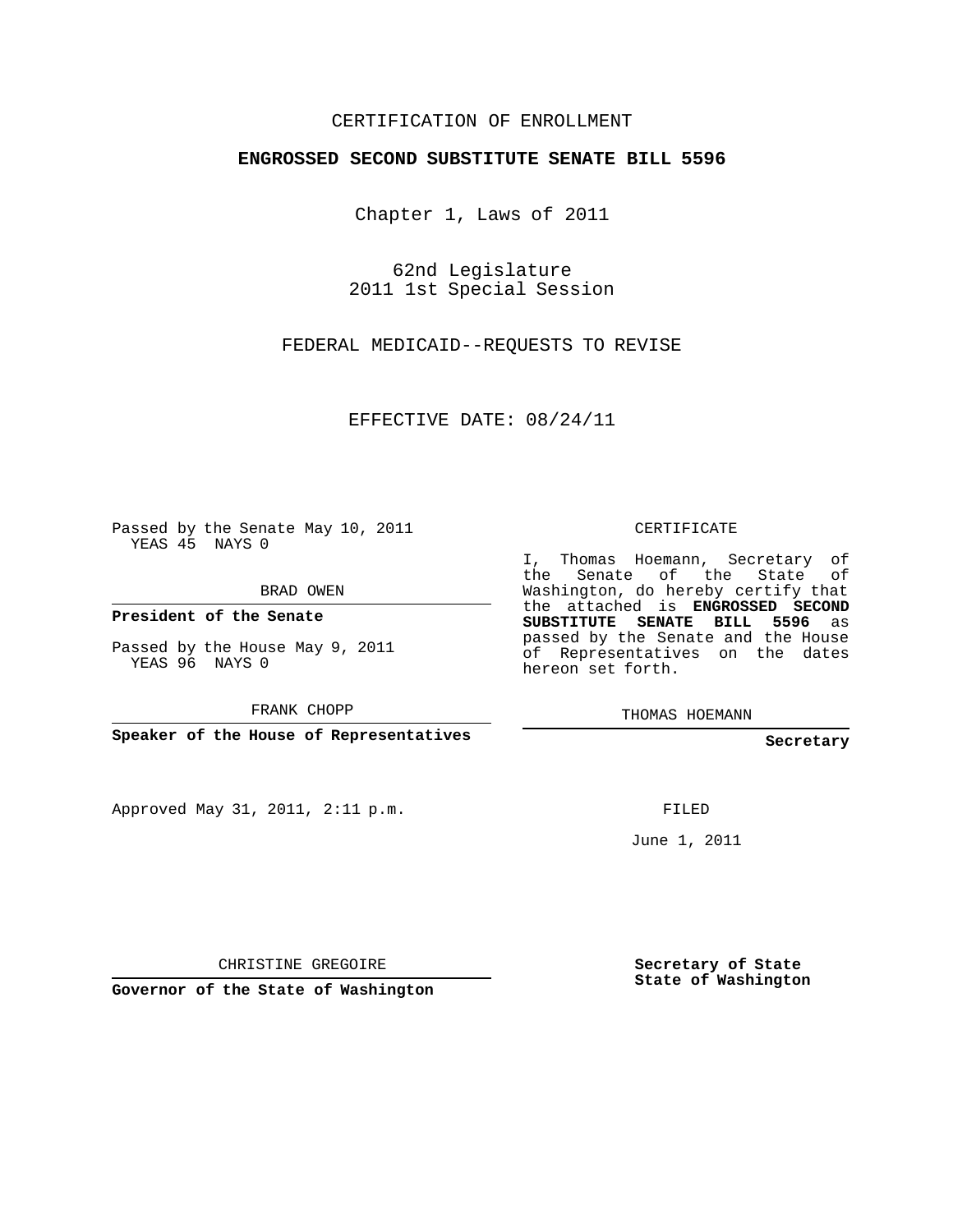## **ENGROSSED SECOND SUBSTITUTE SENATE BILL 5596** \_\_\_\_\_\_\_\_\_\_\_\_\_\_\_\_\_\_\_\_\_\_\_\_\_\_\_\_\_\_\_\_\_\_\_\_\_\_\_\_\_\_\_\_\_

\_\_\_\_\_\_\_\_\_\_\_\_\_\_\_\_\_\_\_\_\_\_\_\_\_\_\_\_\_\_\_\_\_\_\_\_\_\_\_\_\_\_\_\_\_

AS AMENDED BY THE HOUSE

Passed Legislature - 2011 1st Special Session

**State of Washington 62nd Legislature 2011 1st Special Session**

**By** Senate Ways & Means (originally sponsored by Senators Parlette, Zarelli, Becker, and Hewitt)

READ FIRST TIME 02/25/11.

 AN ACT Relating to creating flexibility in the medicaid program; adding a new section to chapter 74.09 RCW; and creating a new section.

BE IT ENACTED BY THE LEGISLATURE OF THE STATE OF WASHINGTON:

 NEW SECTION. **Sec. 1.** The legislature finds that mounting budget pressures combined with growth in enrollment and constraints in the medicaid program have forced open discussion throughout the country and in our state concerning complete withdrawal from the medicaid program. The legislature recognizes that a better and more sustainable way forward would involve new state flexibility for managing its medicaid program built on the success of the basic health plan and Washington's transitional bridge waiver, where elements of consumer participation and choice, benefit design flexibility, and payment flexibility have helped keep costs low. The legislature further finds that either a centers for medicare and medicaid services' innovation center project or a section 1115 demonstration project, or both, with capped eligibility group per capita payments would allow the state to operate as a laboratory of innovation for bending the cost curve, preserving the safety net, and improving the management of care for low-income populations.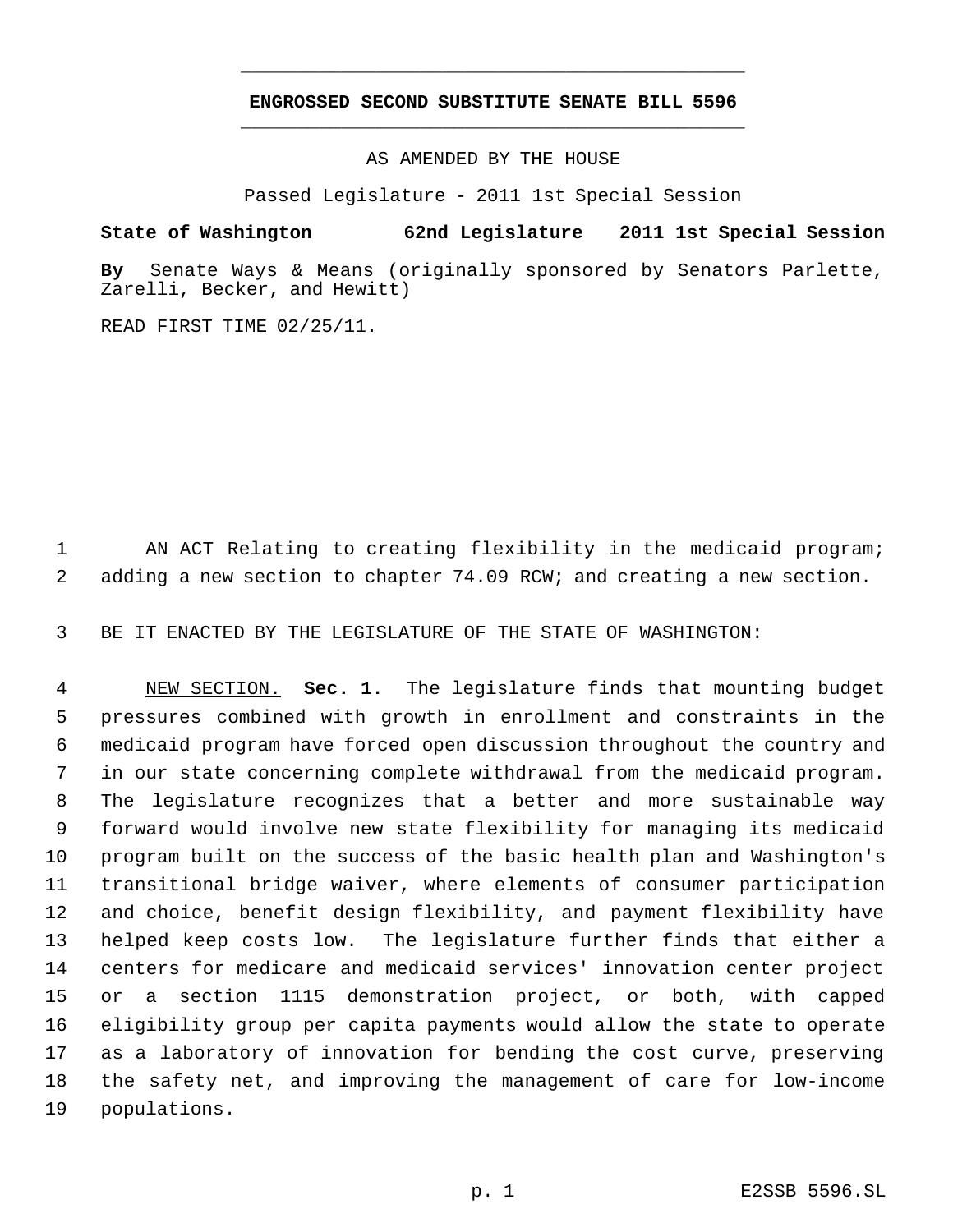NEW SECTION. **Sec. 2.** A new section is added to chapter 74.09 RCW to read as follows:

 (1) By October 1, 2011, the department shall submit a request to the centers for medicare and medicaid services' innovation center and, if necessary, a request under section 1115 of the social security act, to implement a medicaid and state children's health insurance program demonstration project. The demonstration project shall be designed to achieve the broadest federal financial participation and, to the extent permitted under federal law, shall authorize:

 (a) Establishment of base-year, eligibility group per capita payments, with maximum flexibility provided to the state for managing the health care trend and provisions for shared savings if per capita expenditures are below the negotiated rates. The capped eligibility group per capita payments shall: (i) Be based on targeted per capita costs for the full duration of the demonstration period; (ii) include due consideration and flexibility for unforeseen events, changes in the 17 delivery of health care, and changes in federal or state law; and (iii) take into account the effect of the federal patient protection and affordable care act on federal resources devoted to medicaid and state children's health insurance programs. Federal payments for each eligibility group shall be based on the product of the negotiated per capita payments for the eligibility group multiplied by the actual caseload for the eligibility group;

 (b) Coverage of benefits determined to be essential health benefits under section 1302(b) of the federal patient protection and affordable care act, 42 U.S.C. 18022(b), with coverage of benefits in addition to the essential health benefits as appropriate for distinct categories of enrollees such as children, pregnant women, individuals with disabilities, and elderly adults;

 (c) Limited, reasonable, and enforceable cost sharing and premiums to encourage informed consumer behavior and appropriate utilization of health services, while ensuring that access to evidence-based, preventative and primary care is not hindered;

(d) Streamlined eligibility determinations;

 (e) Innovative reimbursement methods such as bundled, global, and risk-bearing payment arrangements, that promote effective purchasing, efficient use of health services, and support health homes, accountable